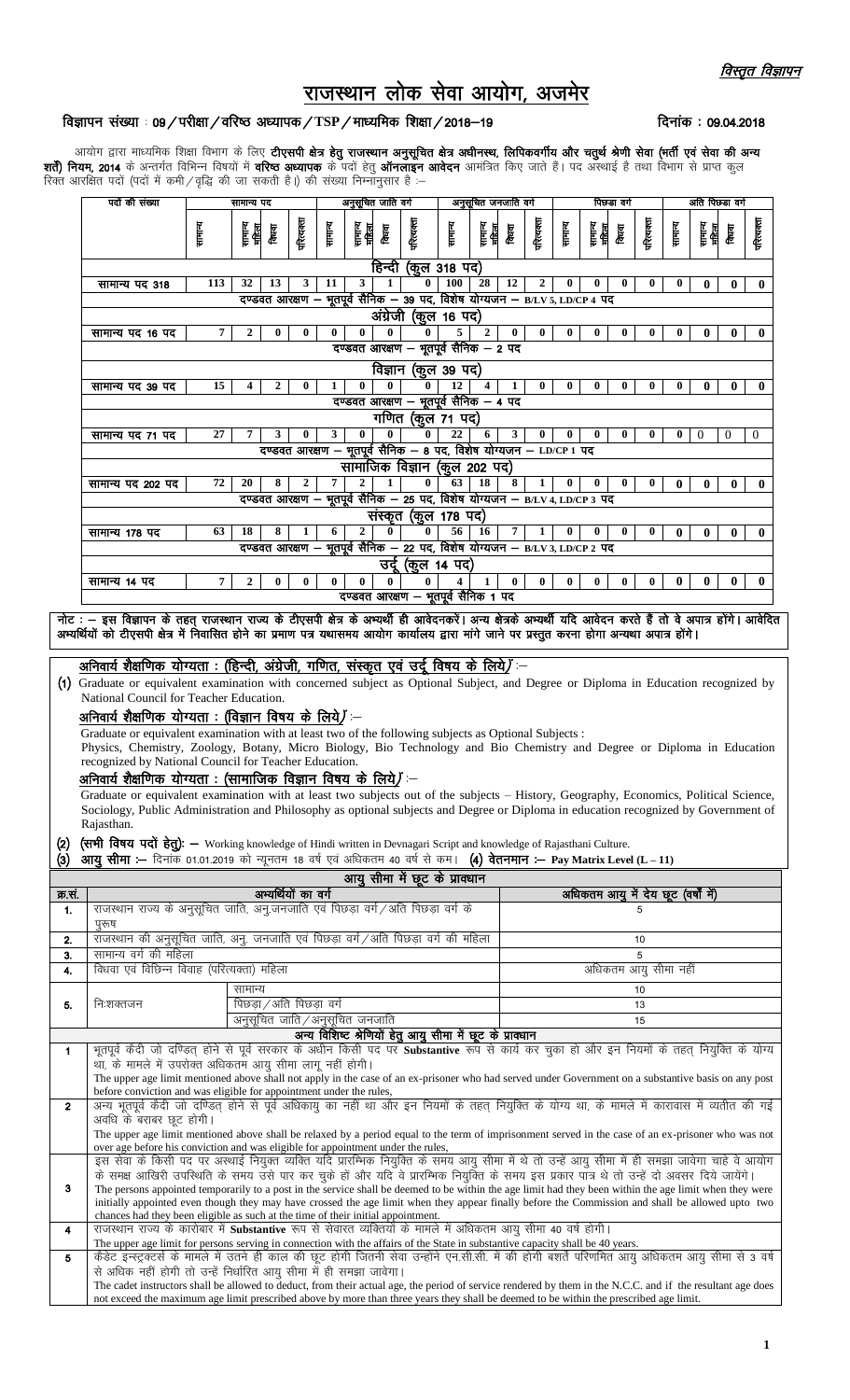| 6                                                                                                                                                                                                                                                                                                                                                                                                          | दृष्टि से पात्र थे।                                                                                                                                                                                                                                                                                                                                                                                                                                  | निर्मुक्त हुए आपातकालीन कमीशन प्राप्त अधिकारियों और लघु सेवा कमीशन प्राप्त अधिकारियों को सेना से निर्मुक्त होने के पश्चात् आयु सीमा में ही समझा<br>जाएगा चाहे उन्होंने आयोग के समक्ष उपस्थित होने के समय आयु सीमा पार कर ली हो बशर्ते कि वे सेना में कमीशन ग्रहण करने के समय आयु सीमा की                                                                                                                                                                                                                                                                                                                                                                                        |  |  |  |  |  |  |  |  |
|------------------------------------------------------------------------------------------------------------------------------------------------------------------------------------------------------------------------------------------------------------------------------------------------------------------------------------------------------------------------------------------------------------|------------------------------------------------------------------------------------------------------------------------------------------------------------------------------------------------------------------------------------------------------------------------------------------------------------------------------------------------------------------------------------------------------------------------------------------------------|---------------------------------------------------------------------------------------------------------------------------------------------------------------------------------------------------------------------------------------------------------------------------------------------------------------------------------------------------------------------------------------------------------------------------------------------------------------------------------------------------------------------------------------------------------------------------------------------------------------------------------------------------------------------------------|--|--|--|--|--|--|--|--|
|                                                                                                                                                                                                                                                                                                                                                                                                            |                                                                                                                                                                                                                                                                                                                                                                                                                                                      | The Released Emergency Commissioned Officers and Short Service Commissioned Officers after release from the Army shall be deemed to be within<br>the age limit even though they have crossed the age limit when they appear before the Commission had they been eligible as such at the time of their<br>joining the Commission in the Army.                                                                                                                                                                                                                                                                                                                                    |  |  |  |  |  |  |  |  |
| $\mathbf{7}$                                                                                                                                                                                                                                                                                                                                                                                               |                                                                                                                                                                                                                                                                                                                                                                                                                                                      | राजस्थान सिविल सेवा (भूतपूर्व सैनिकों का आमेलन) नियम, 1988 के अनुसार भूतपूर्व सैनिक 01.01.2019 को 50 वर्ष की आयु प्राप्त नहीं होना चाहिए परन्तु                                                                                                                                                                                                                                                                                                                                                                                                                                                                                                                                 |  |  |  |  |  |  |  |  |
|                                                                                                                                                                                                                                                                                                                                                                                                            | सैन्य क्रास/वीर चक्र या कोई अन्य उच्च विशेष योग्यता धारकों की दशा में उच्च आयु सीमा दो वर्ष तक शिथिल करने योग्य होगी।<br>According to the Rajasthan Civil Services (Absorption of Ex-servicemen) Rules, 1988, Ex-servicemen must not have attained the age of 50 years on<br>01.01. 2019. Provided that in the case of holders of Military Cross/Vir Chakra or any other higher distinction, the upper age limit shall be relaxable by<br>two Years. |                                                                                                                                                                                                                                                                                                                                                                                                                                                                                                                                                                                                                                                                                 |  |  |  |  |  |  |  |  |
| पंचायत समितियों तथा जिला परिषदों और राज्य के पब्लिक सेक्टर उपक्रमों ⁄निगमों के कार्य कलापों के सम्बन्ध में संस्थाई रूप से सेवारत व्यक्तियों के लिए<br>8<br>अधिकतम आयू सीमा 40 वर्ष होगी।                                                                                                                                                                                                                   |                                                                                                                                                                                                                                                                                                                                                                                                                                                      |                                                                                                                                                                                                                                                                                                                                                                                                                                                                                                                                                                                                                                                                                 |  |  |  |  |  |  |  |  |
|                                                                                                                                                                                                                                                                                                                                                                                                            |                                                                                                                                                                                                                                                                                                                                                                                                                                                      | The upper age limit for persons serving in connection with the affairs of panchayat samities and zila parishads and in the State Public Sector<br>Undertakings/Corporations in substantive capacity shall be 40 years.                                                                                                                                                                                                                                                                                                                                                                                                                                                          |  |  |  |  |  |  |  |  |
| सन् 1971 में हुए भारत पाक युद्ध के दौरान् पाकिस्तान से स्वदेश प्रत्यावर्तित व्यक्तियों के मामले में कोई आयु सीमा लागू नहीं होगी।<br>9                                                                                                                                                                                                                                                                      |                                                                                                                                                                                                                                                                                                                                                                                                                                                      |                                                                                                                                                                                                                                                                                                                                                                                                                                                                                                                                                                                                                                                                                 |  |  |  |  |  |  |  |  |
| That there shall be no age limit in case of persons repatriated from Pakistan during the year 1971 (Indo-Pak war)<br>कीनिया, तंजानिया, उगाण्डा और जंजीबार के पूर्वी अफ्रीकी देशों से स्वदेश प्रत्यावर्तित व्यक्ति के मामले में कोई आयु सीमा नहीं होगी।<br>10<br>That there shall be no age limit in the case of persons repatriated from East African Countries of Kenya, Tanganyika, Uganda and Zanzibar. |                                                                                                                                                                                                                                                                                                                                                                                                                                                      |                                                                                                                                                                                                                                                                                                                                                                                                                                                                                                                                                                                                                                                                                 |  |  |  |  |  |  |  |  |
|                                                                                                                                                                                                                                                                                                                                                                                                            | रिजर्विस्टों अर्थात् रक्षा सेवा कार्मिकों जिनको रिजर्व में स्थानान्तरित किया गया था के लिए उपर्युक्त उल्लिखित ऊपरी आयु सीमा 50 वर्ष होगी।<br>11<br>The upper age limit mentioned above shall be 50 years in the case of reservists namely the defense service personnel who were transferred to the<br>Reserve.                                                                                                                                      |                                                                                                                                                                                                                                                                                                                                                                                                                                                                                                                                                                                                                                                                                 |  |  |  |  |  |  |  |  |
| नोट –                                                                                                                                                                                                                                                                                                                                                                                                      |                                                                                                                                                                                                                                                                                                                                                                                                                                                      | (1) उपरोक्त वर्णित आयु सीमा में छूट के प्रावधान असंचयी (Non Cumulative) हैं, अर्थात अभ्यर्थियों को उपरोक्त वर्णित किसी भी एक प्रावधान का अधिकतम आयु                                                                                                                                                                                                                                                                                                                                                                                                                                                                                                                             |  |  |  |  |  |  |  |  |
|                                                                                                                                                                                                                                                                                                                                                                                                            |                                                                                                                                                                                                                                                                                                                                                                                                                                                      | सीमा में छूट का लाभ दिया जायेगा। एक से अधिक प्रावधानों को जोड़ कर छूट का लाभ नहीं दिया जायेगा।<br>(2) कार्मिक (क—2) विभाग के परिपत्र दिनांक 26.07.2017 एवं पत्र दिनांक 14.09.2017 के अनुसार यदि किसी आरक्षित वर्ग (SC/ST/BC/MBC) के अभ्यर्थी द्वारा शुल्क<br>के अतिरिक्त उनको देय किसी अन्य रियायत (जैसे – आयु सीमा, अंक, फिजिकल फिटनेस आदि) का लाभ लिया जाता है तो उसे अनारिक्षत रिक्तियों के प्रति                                                                                                                                                                                                                                                                            |  |  |  |  |  |  |  |  |
|                                                                                                                                                                                                                                                                                                                                                                                                            | विचारित नहीं किया जाएगा।                                                                                                                                                                                                                                                                                                                                                                                                                             |                                                                                                                                                                                                                                                                                                                                                                                                                                                                                                                                                                                                                                                                                 |  |  |  |  |  |  |  |  |
| होगी।                                                                                                                                                                                                                                                                                                                                                                                                      |                                                                                                                                                                                                                                                                                                                                                                                                                                                      | (3) उक्त पद आयोग द्वारा वर्ष 2016 में विज्ञापित किये गये थे, जिसके तहत् आयु की गणना का आधार 01.01.2017 रखा गया था। तत्पश्चात् उक्त पदों हेतु कोई<br>विज्ञापन जारी नहीं किया गया। अतः राज्य सरकार की अधिसूचना दिनांक 23–09–2008 के अनुसार उपरोक्त अधिकतम आयु सीमा में <b>एक वर्ष की छूट</b> देय                                                                                                                                                                                                                                                                                                                                                                                  |  |  |  |  |  |  |  |  |
|                                                                                                                                                                                                                                                                                                                                                                                                            | प्रावधान ही मान्य होंगे।                                                                                                                                                                                                                                                                                                                                                                                                                             | (4) अन्य विशिष्ट श्रेणियों में आयु सीमा में छूट के प्रावधान हिन्दी एवं अंग्रेजी भाषा में अंकित किये गये हैं। किसी प्रकार के वाद की स्थिति में अंग्रेजी भाषा में अंकित                                                                                                                                                                                                                                                                                                                                                                                                                                                                                                           |  |  |  |  |  |  |  |  |
|                                                                                                                                                                                                                                                                                                                                                                                                            |                                                                                                                                                                                                                                                                                                                                                                                                                                                      | अन्य विवरण                                                                                                                                                                                                                                                                                                                                                                                                                                                                                                                                                                                                                                                                      |  |  |  |  |  |  |  |  |
|                                                                                                                                                                                                                                                                                                                                                                                                            | अनेक पदों<br>के<br>लिए आवेदन–                                                                                                                                                                                                                                                                                                                                                                                                                        | यदि कोई अभ्यर्थी <b>वरिष्ठ अध्यापक</b> के एक से अधिक पदों के लिए आवेदन करता है, तो उसे प्रत्येक पद हेतु परीक्षा शुल्क पृथक से जमा<br>कराना होगा और प्रत्येक के लिए पृथक आवेदन पत्र भी भरना होगा, किन्तु दूसरा आवेदन पत्र भरते समय निर्धारित स्थान पर Yes क्लिक<br>करें और तदुपरान्त उसके नीचे दिखने वाले खाली स्थान में आवश्यक रूप से प्रथम आवेदन—पत्र का <b>आवेदन पत्र क्रमांक (Application</b><br>ID) अंकित करें। आयोग द्वारा उक्त सभी पदों के लिये प्रथम प्रश्न–पत्र की एक ही परीक्षा कराई जा सकती है और ऐसी स्थिति में केवल<br>द्वितीय प्रश्न पत्र हेतु उन्हें पृथक–पृथक परीक्षा देनी पड़ेगी। <b>यदि कोई अभ्यर्थी दूसरा आवेदन पत्र भरते समय अपने प्रथम आवेदन का क्रमांक</b> |  |  |  |  |  |  |  |  |
| शैक्षणिक                                                                                                                                                                                                                                                                                                                                                                                                   | अर्हता                                                                                                                                                                                                                                                                                                                                                                                                                                               | नहीं भरता है, तो वह दूसरे पद की परीक्षा के लिए निरस्त (Rejected) कर दिया जाएगा।<br>उक्त पद की अपेक्षित शैक्षणिक अर्हता के <b>अंतिम वर्ष में सम्मिलित हुआ हो या सम्मिलित होने वाला</b> व्यक्ति भी आवेदन करने के लिए पात्र                                                                                                                                                                                                                                                                                                                                                                                                                                                        |  |  |  |  |  |  |  |  |
|                                                                                                                                                                                                                                                                                                                                                                                                            | संबंधी प्रावधान<br>चयन प्रक्रिया                                                                                                                                                                                                                                                                                                                                                                                                                     | होगा, किन्तु उसे आयोग द्वारा आयोजित <b>परीक्षा से पूर्व</b> शैक्षणिक अर्हता अर्जित करने का सबूत देना होगा, अन्यथा वह अपात्र होगा।<br>अभ्यर्थियों का चयन प्रतियोगी परीक्षा के माध्यम से किया जायेगा।                                                                                                                                                                                                                                                                                                                                                                                                                                                                             |  |  |  |  |  |  |  |  |
|                                                                                                                                                                                                                                                                                                                                                                                                            | परीक्षा योजना व                                                                                                                                                                                                                                                                                                                                                                                                                                      | यह परीक्षा वस्तुनिष्ठ रूप में (Online/Offline) ली जायेगी। सभी प्रश्न वस्तुनिष्ठ प्रकार के होंगे। विस्तृत पाठ्यक्रम आयोग की वेबसाईट                                                                                                                                                                                                                                                                                                                                                                                                                                                                                                                                              |  |  |  |  |  |  |  |  |
| पाठ्यक्रम                                                                                                                                                                                                                                                                                                                                                                                                  |                                                                                                                                                                                                                                                                                                                                                                                                                                                      | पर शीघ्र ही जारी कर दिया जाएगा।                                                                                                                                                                                                                                                                                                                                                                                                                                                                                                                                                                                                                                                 |  |  |  |  |  |  |  |  |
| एवं माह                                                                                                                                                                                                                                                                                                                                                                                                    | परीक्षा का स्थान                                                                                                                                                                                                                                                                                                                                                                                                                                     | परीक्षा राजस्थान राज्य के सभी जिला/संभागीय मुख्यालयों पर आयोजित होने की संभावना है, जिसकी तिथि आवेदन की अंतिम तिथि के<br>उपरान्त यथाशीघ्र घोषित की जाएगी। परीक्षा स्थान में परिवर्तन करना आयोग पर निर्भर है। परीक्षा हेतु केन्द्र का आवंटन अन्य प्रशासनिक<br>व्यवस्थाओं को दृष्टिगत रखते हुए किया गया है। आयोग यदि चाहे तो उक्त परीक्षा केन्द्रों में परिवर्तन कर सकता है।                                                                                                                                                                                                                                                                                                      |  |  |  |  |  |  |  |  |
|                                                                                                                                                                                                                                                                                                                                                                                                            | आवेदन अवधि                                                                                                                                                                                                                                                                                                                                                                                                                                           | <b>दिनांक 10–05–2018 से दिनांक 09–06–2018</b> रात्रि 12–00 बजे तक।                                                                                                                                                                                                                                                                                                                                                                                                                                                                                                                                                                                                              |  |  |  |  |  |  |  |  |
|                                                                                                                                                                                                                                                                                                                                                                                                            | आवेदन प्रक्रिया                                                                                                                                                                                                                                                                                                                                                                                                                                      | अभ्यर्थियों द्वारा आयोग की वेबसाईट https://rpsc.rajasthan/gov.in/applyonline से एस.एस.ओ. (SSO) पोर्टल पर लोगिन<br>1.<br>कर Recruitment Portal सर्विस का चयन करना होगा।                                                                                                                                                                                                                                                                                                                                                                                                                                                                                                          |  |  |  |  |  |  |  |  |
|                                                                                                                                                                                                                                                                                                                                                                                                            |                                                                                                                                                                                                                                                                                                                                                                                                                                                      | Recruitment Portal पर आधार आधारित One Time Registration (OTR) कर अभ्यर्थी परीक्षा हेतु आवेदन कर सकता है।<br>2.<br>अभ्यर्थियों द्वारा परीक्षा शुल्क परीक्षा हेतु आवेदन पत्र भरकर Recruitment Portal पर उपलब्ध भुगतान सुविधा से भुगतान कर<br>З.<br>आवेदन क्रमांक जनरेट करना होगा।                                                                                                                                                                                                                                                                                                                                                                                                 |  |  |  |  |  |  |  |  |
|                                                                                                                                                                                                                                                                                                                                                                                                            |                                                                                                                                                                                                                                                                                                                                                                                                                                                      | अभ्यर्थी परीक्षा शुल्क जमा कराने हेतु अन्य किसी पोर्टल अथवा सुविधा का उपयोग न करें।<br>अभ्यर्थियों को उक्त परीक्षा शुल्क जमा करने की सुविधाओं में किसी भी प्रकार का शुल्क रिफण्ड नहीं किया जायेगा।<br>5.<br>अभ्यर्थी परीक्षा शुल्क का भुगतान आवेदन की अन्तिम दिनांक से पूर्व सुनिश्चित करें ताकि किसी प्रकार की भुगतान संबंधित                                                                                                                                                                                                                                                                                                                                                  |  |  |  |  |  |  |  |  |
|                                                                                                                                                                                                                                                                                                                                                                                                            | ऑनलाईन संशोधन                                                                                                                                                                                                                                                                                                                                                                                                                                        | Transaction का लम्बित सत्यापन समय रहते हो सके।<br>ऑनलाईन आवेदन पत्र में संशोधन <b>दिनांक 10.06.2018 से दिनांक 16.06.2018</b> रात्रि <b>12–00</b> बजे तक।                                                                                                                                                                                                                                                                                                                                                                                                                                                                                                                        |  |  |  |  |  |  |  |  |
|                                                                                                                                                                                                                                                                                                                                                                                                            |                                                                                                                                                                                                                                                                                                                                                                                                                                                      |                                                                                                                                                                                                                                                                                                                                                                                                                                                                                                                                                                                                                                                                                 |  |  |  |  |  |  |  |  |
|                                                                                                                                                                                                                                                                                                                                                                                                            |                                                                                                                                                                                                                                                                                                                                                                                                                                                      | Scheme and syllabus of competitive examination for senior teacher<br><b>PAPER-I</b>                                                                                                                                                                                                                                                                                                                                                                                                                                                                                                                                                                                             |  |  |  |  |  |  |  |  |
|                                                                                                                                                                                                                                                                                                                                                                                                            |                                                                                                                                                                                                                                                                                                                                                                                                                                                      | For competitive examination for the post of senior teacher :-                                                                                                                                                                                                                                                                                                                                                                                                                                                                                                                                                                                                                   |  |  |  |  |  |  |  |  |
| 1.                                                                                                                                                                                                                                                                                                                                                                                                         |                                                                                                                                                                                                                                                                                                                                                                                                                                                      | The question paper will carry maximum 200 marks.                                                                                                                                                                                                                                                                                                                                                                                                                                                                                                                                                                                                                                |  |  |  |  |  |  |  |  |
| 2.<br>Duration of question paper will be 2.00 hours.<br>The question paper will carry 100 questions of multiple choices.<br>3.                                                                                                                                                                                                                                                                             |                                                                                                                                                                                                                                                                                                                                                                                                                                                      |                                                                                                                                                                                                                                                                                                                                                                                                                                                                                                                                                                                                                                                                                 |  |  |  |  |  |  |  |  |
| 4.                                                                                                                                                                                                                                                                                                                                                                                                         |                                                                                                                                                                                                                                                                                                                                                                                                                                                      | Paper shall include following subjects carrying the number of marks as shown against them :-                                                                                                                                                                                                                                                                                                                                                                                                                                                                                                                                                                                    |  |  |  |  |  |  |  |  |
|                                                                                                                                                                                                                                                                                                                                                                                                            |                                                                                                                                                                                                                                                                                                                                                                                                                                                      | (i) Geographical, Historical, Cultural and general knowledge of Rajasthan.<br>80 marks<br>(ii) Current Affairs of Rajasthan<br>20 marks                                                                                                                                                                                                                                                                                                                                                                                                                                                                                                                                         |  |  |  |  |  |  |  |  |
|                                                                                                                                                                                                                                                                                                                                                                                                            |                                                                                                                                                                                                                                                                                                                                                                                                                                                      | (iii) General knowledge of world and India<br>60 marks                                                                                                                                                                                                                                                                                                                                                                                                                                                                                                                                                                                                                          |  |  |  |  |  |  |  |  |
|                                                                                                                                                                                                                                                                                                                                                                                                            |                                                                                                                                                                                                                                                                                                                                                                                                                                                      | (iv) Educational Psychology.<br>40 marks<br>Total<br>200 marks                                                                                                                                                                                                                                                                                                                                                                                                                                                                                                                                                                                                                  |  |  |  |  |  |  |  |  |
| The detailed syllabus and scope of paper for the examination will be as prescribed by the Commission from time to time<br>5.<br>and will be intimated to the candidates within the stipulated time in the manner as the Commission deems fit.                                                                                                                                                              |                                                                                                                                                                                                                                                                                                                                                                                                                                                      |                                                                                                                                                                                                                                                                                                                                                                                                                                                                                                                                                                                                                                                                                 |  |  |  |  |  |  |  |  |
|                                                                                                                                                                                                                                                                                                                                                                                                            | <b>PAPER-II</b><br>A. For the post of Senior Teacher :-                                                                                                                                                                                                                                                                                                                                                                                              |                                                                                                                                                                                                                                                                                                                                                                                                                                                                                                                                                                                                                                                                                 |  |  |  |  |  |  |  |  |
| 1.                                                                                                                                                                                                                                                                                                                                                                                                         |                                                                                                                                                                                                                                                                                                                                                                                                                                                      | The question paper will carry maximum 300 marks.                                                                                                                                                                                                                                                                                                                                                                                                                                                                                                                                                                                                                                |  |  |  |  |  |  |  |  |
| Duration of question paper will be 2.00 Hours 30 Minutes<br>2.<br>The question paper will carry 150 questions of multiple choices.<br>3.                                                                                                                                                                                                                                                                   |                                                                                                                                                                                                                                                                                                                                                                                                                                                      |                                                                                                                                                                                                                                                                                                                                                                                                                                                                                                                                                                                                                                                                                 |  |  |  |  |  |  |  |  |
| 4.                                                                                                                                                                                                                                                                                                                                                                                                         |                                                                                                                                                                                                                                                                                                                                                                                                                                                      | Paper shall include following subjects carrying the number of marks as shown against them :-                                                                                                                                                                                                                                                                                                                                                                                                                                                                                                                                                                                    |  |  |  |  |  |  |  |  |
| (i)                                                                                                                                                                                                                                                                                                                                                                                                        | (ii)                                                                                                                                                                                                                                                                                                                                                                                                                                                 | Knowledge of secondary and senior secondary standard about relevant subject matter. 180 marks<br>knowledge of graduation standard about relevant subiect matter<br>80 marks                                                                                                                                                                                                                                                                                                                                                                                                                                                                                                     |  |  |  |  |  |  |  |  |